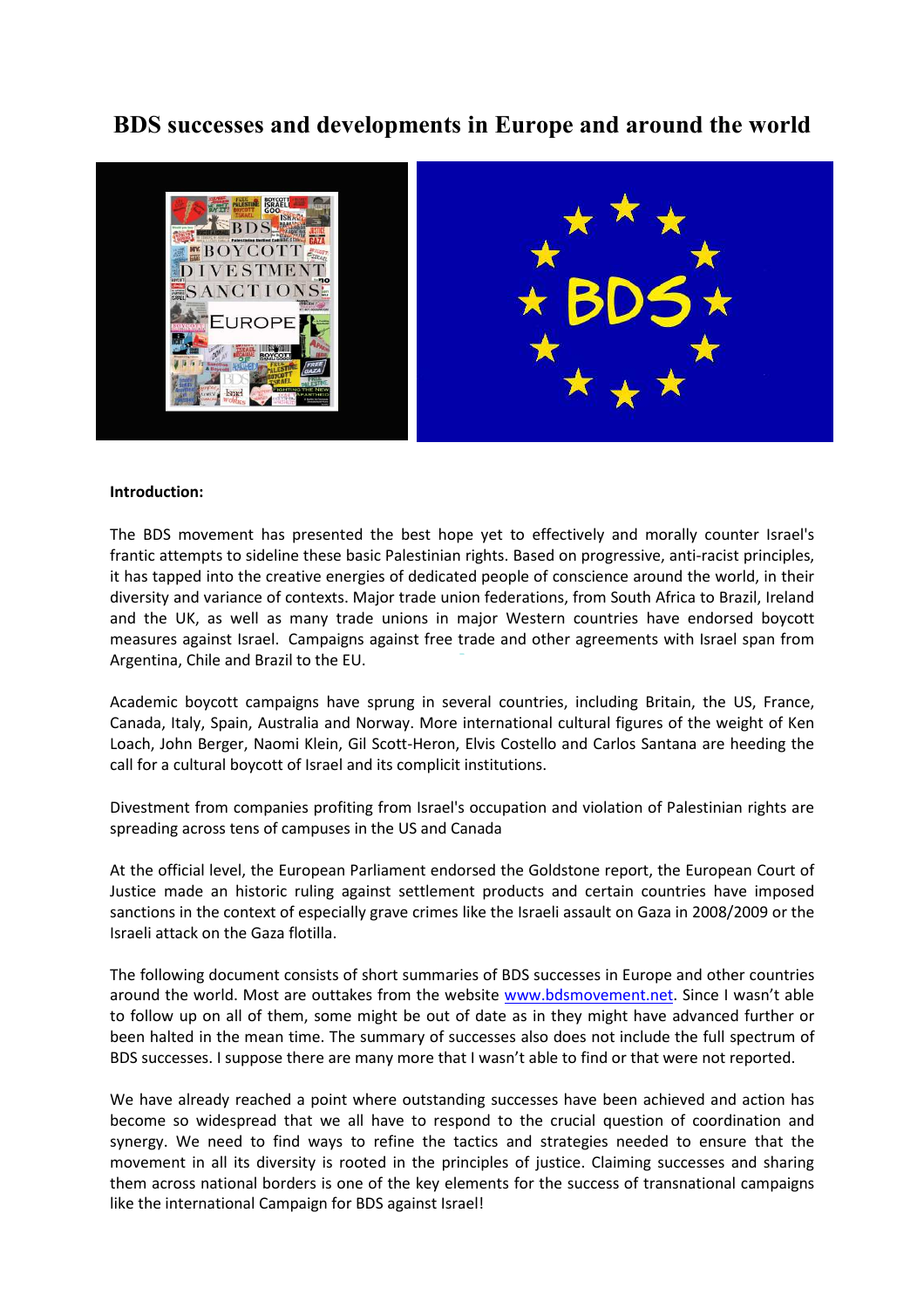**Veolia and Alstom:** 



French transport giants Veolia and Alstom are involved in the construction and running of a light rail line which connects West Jerusalem to several illegal settlements in or surrounding occupied Palestinian East Jerusalem. The light rail is intended to strengthen Israel's grip on occupied East Jerusalem.

Due to public pressure from BDS and human rights groups and unions, Veolia and Alstom have lost contracts in many different countries.

#### **Sweden:**

- In January 2009, Veolia lost a \$4.5bn contract to operate subways in Stockholm County it had held for ten years.
- The Swedish National Pension fund divested from Alstom.

#### **UK:**

In May 2011, Veolia was dumped from a £1bn South London contract. A local London newspaper, the Wimbledon Guardian, has today (7 May 2011) reported that only two bidders remain in the race for a £1bn (€1.14) contract in South London – neither of which are Veolia. http://www.bdsmovement.net/2011/veolia-south-london-6311

#### **Holland:**

- Principled Dutch ASN Bank divested completely from Veolia in 2006

## **Ireland:**

- Irish Trade Union forced Veolia to cancel plans to train Israeli drivers and engineers in Ireland.
- Galway, Ireland City Council voted not to renew Veolia's contract to operate the city's underground transport system.

#### **France**:

- Veolia lost a contract worth 750 million Euros in Bordeaux.
- A French Court agreed to hear the case that launched against Veolia and Alstom by Association France-Palestine Solidarité and the PLO in 2007. This case could set precedence for taking legal actions against corporations in their home countries for international law violations they commit in Palestine

## **Italy:**

- CGIL Italian General Confederation of Labour (CGIL) is a national trade union centre. They called on the companies Pizarotti & C SPA to reconsider their involvement in the light rail project because it violates fundamental human rights and UN resolutions.

#### **Australia:**

- In response to the Dump Connex campaign, the City of Melbourne has stripped Veolia of their contract to run Melbourne's trams and Hong Kong's MTR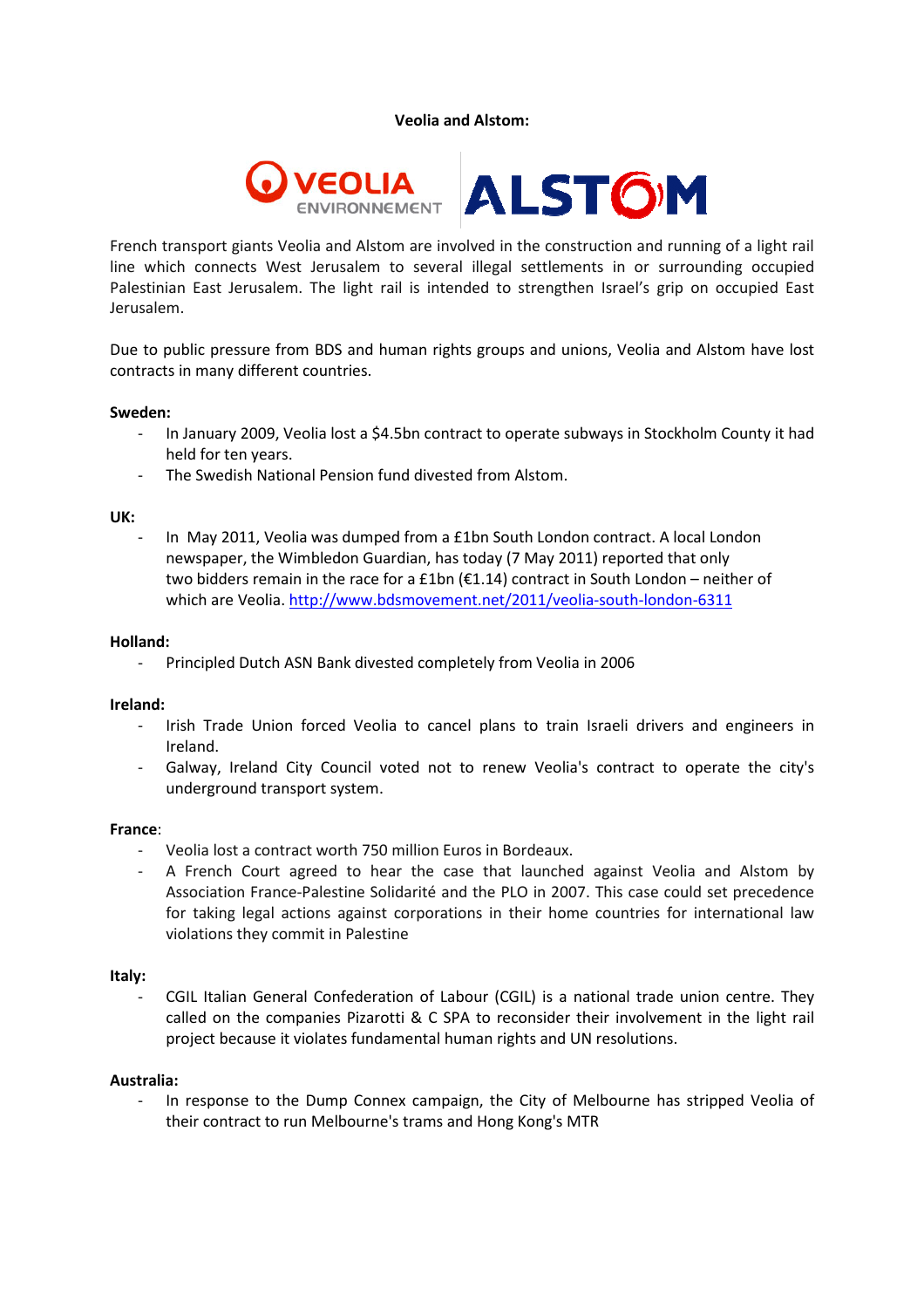**Iran:**

Following pressure from the Boycott National Committee (BNC), the city of Tehran announces that Veolia will be excluded from bidding for key contracts in the city's transportation services.

*All together Veolia and Alstom have lost contracts worth \$7bn within the last couple of years. Following all of this pressure, Veolia agreed to sell it's shares in the CityPass consortium that operates the JLR to the Israeli Transportation Cooperative and Alstom was reported to be in "advanced stages of negotiations" to sell its CityPass shares*.

*"Veolia decided to forgo its part of the Jerusalem project following political pressure in Europe." (Haaretz)* 

For more information on Veolia successes above and ongoing campaigns visit: http://www.bdsmovement.net/?q=node/461

Model letter to send to city councils etc. not to renew existing Veolia contracts: http://cosmos.ucc.ie/cs1064/jabowen/IPSC/ipsc/displayRelease.php?releaseID=289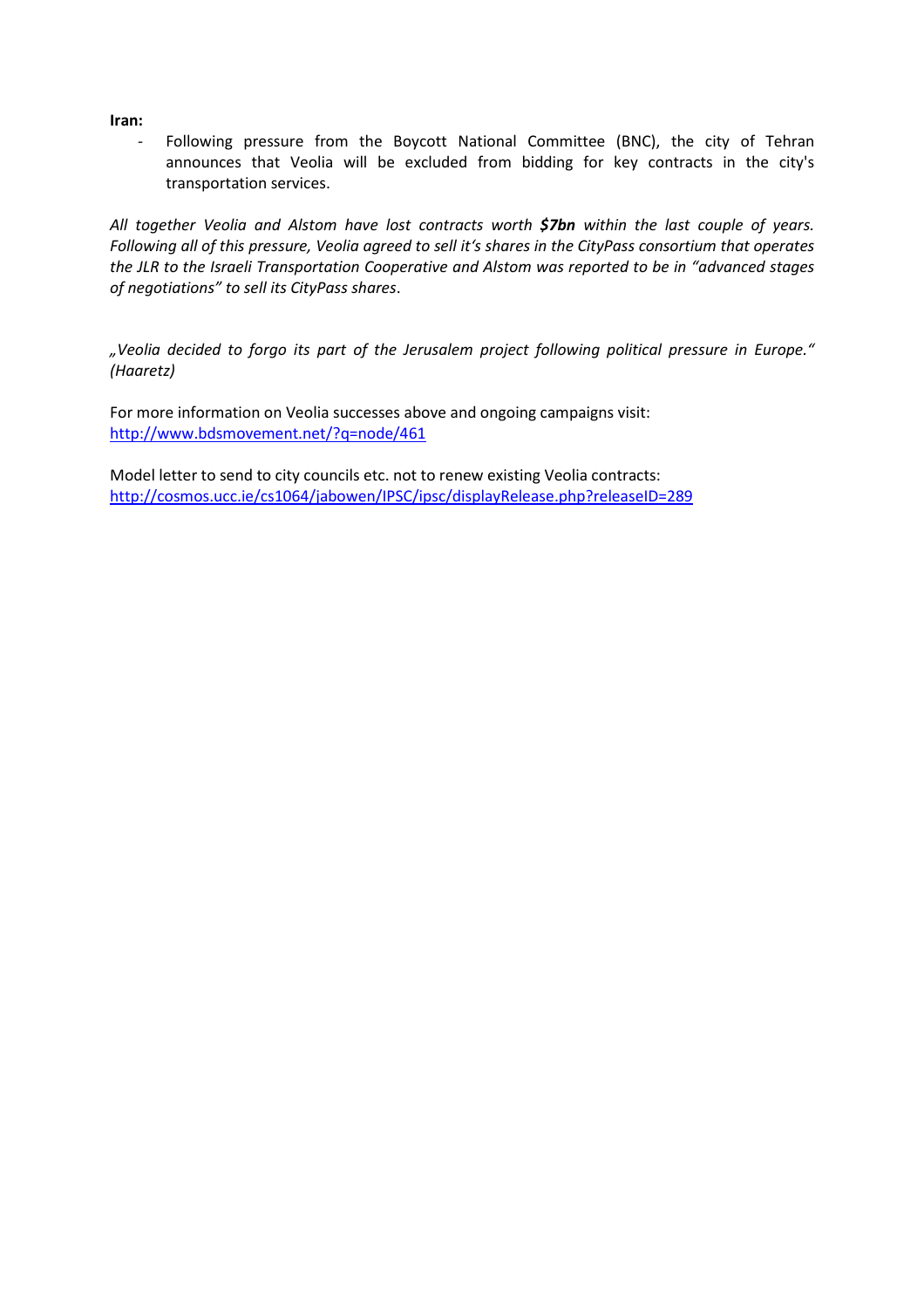# **Ruling of the European Court of Justice: Soda Club / Soda Stream:**



Soda Club or Soda Stream produces home carbonating systems in the illegal Israeli settlement of Mishor Adumim and mislabels their products as "made in Israel".

In January 2005, the Official Journal of the European Union informed importers that the preferential treatment provided by the EU-Israel Association Agreement will be refused to goods whose origin is in the OPT. A precedent was set in 2004 when German customs authorities excluded products from the Israeli company Soda-Club, Ltd., which manufactures in the Mishor Adumin settlement in the occupied West Bank.

However, Brita, the German importer of Soda-Club supplies, contested the decision. The EU's Court of Justice was asked by the German court dealing with this issue if the goods manufactured in the OPT are covered by the EU-Israel Agreement as the Israeli customs authority claims.

Europe's highest court ruled last year, that Israeli products originating in the West Bank do not fall within the territorial scope of the EC-Israel Agreement and therefore do not qualify for preferential treatment under that agreement. The court also ruled that Israeli companies operating in the OPT are "third parties" and cannot benefit from the terms of a separate EC-PLO trade agreement.

The ruling follows protests of parliamentarians, NGOs and consumers throughout Europe, against Israel's export of products from the illegal settlements in the Occupied Palestinian Territories (OPT) to the EU and Switzerland labeled as "Made in Israel."

SodaStream said that "some of the \$109 million raised in a public offering in November is to be used to build a new factory outside the West Bank." (Haaretz)

For more information on the ruling:

http://www.bdsmovement.net/?q=node/666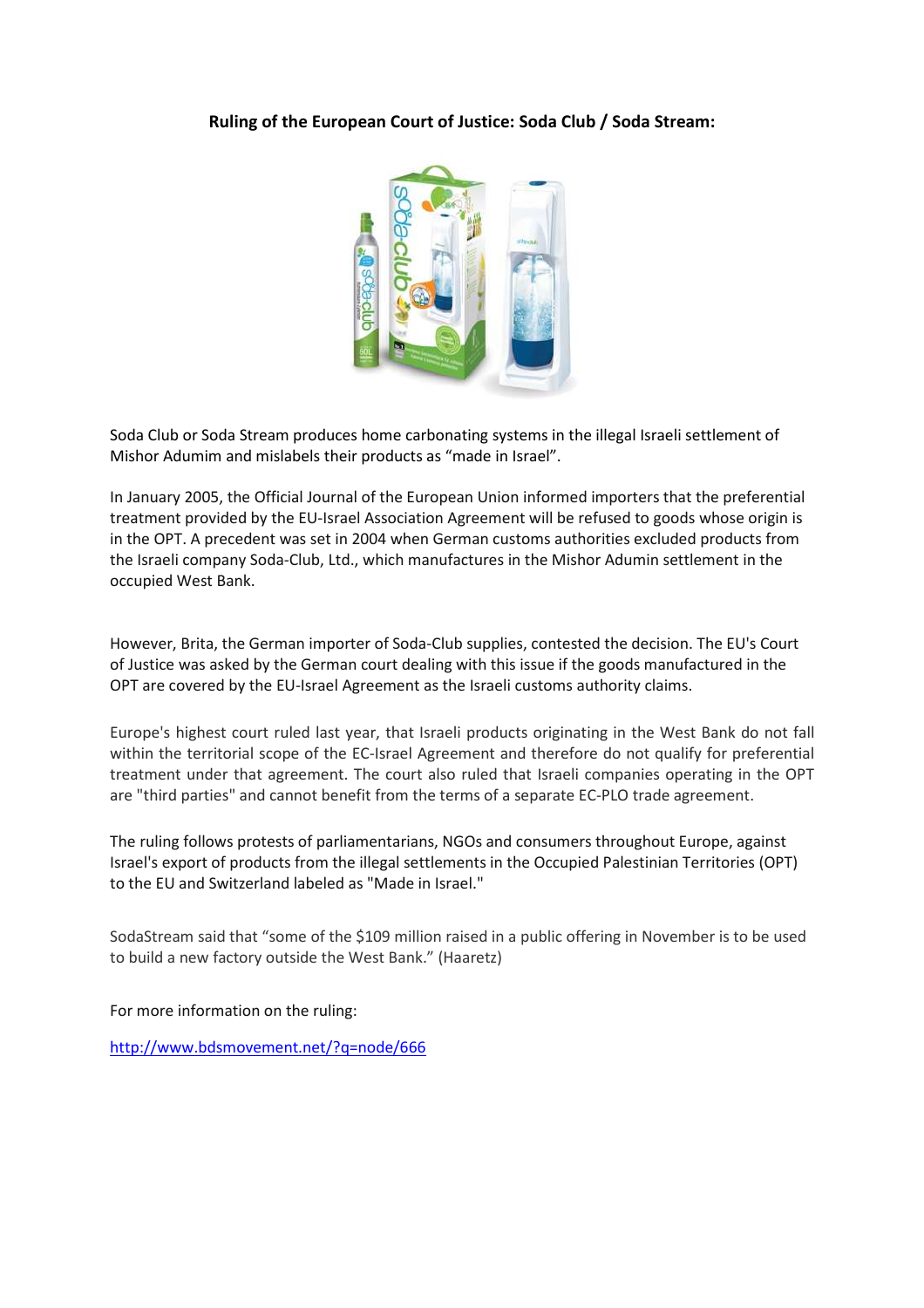**Agrexco:** 



Just as in the South African case, there has been a strategic focus of BDS efforts on Israeli colonies. The most prominent example is the effort to boycott Agrexco, a 50% state owned Israeli company that exports fresh fruit, vegetables and herbs from Israel and its colonies in the West Bank. Agrexco is one of the three largest Israeli companies exporting from Occupied Palestine, accounting for 70% of fresh produce exports. While it claims that 90% of the goods they export are from Israel, it often mislabels their settlement produce as "made in Israel". Agrexco also operates under the *Carmel*, *Jaffa* and *Coral* brand names.

**UK:** Campaigns began in 2005 when activists blockaded Agrexco's depot in Middlesex stopping all deliveries for over eight hours and costing the company over £20,000. The Central warehouse in Middlesex was blocked for the third time in 2006. The ensuing prosecution of the blockaders failed after campaigners argued Agrexco were ancillary to war crimes under the International Criminal Court Act 2001. In 2007 over 120 activists converged at the depot in protest at the import of Valentine's Day flowers from Israel and Israeli settlements in the Occupied Territories, followed by further protests during the year, in which the Palestinian Flag was hoisted at Agrexco. In 2008 several tons of rubble were dumped at Agrexco Middlesex to symbolize Israeli roadblocks in the West Bank.

http://www.bdsmovement.net/?q=node/240

**France:** Demonstrations with several thousand people were held, supported by national parties, against the construction of a new Agrexco supply center. As a result of the French Coalition Against Agrexco's ongoing legal action, the judge of the commercial court in Montpellier ordered a state official to investigate the use of the port at Sete by  $A$ grexco. A report was filed stating that **Agrexco** imports settlement produce and certifies them as Israeli produce in such a way that constitutes illegal fraud. The story has been reported by AFP, a major French news agency. http://coalitioncontreagrexco.net/node/57

**Switzerland:** Swiss national television aired a 15 minute long report under the title "Palestinian workers slave away for their occupiers", talking about the false labeling of Israel's agricultural exports and how Swiss consumers unknowingly buy into the occupation. The terrible working conditions of many of the Palestinian workers in the fields and factories were mentioned as well.

http://www.kassensturz.sf.tv/Nachrichten/Archiv/2009/12/22/kassensturzsendungsartikel/Datteln-Palaestinenser-schuften-fuer-ihre-Besatzer

**Sweden:** The Swedish COOP supermarket has told a national newspaper that it will review its guidelines for subcontractors in relation to international law, following the publishing of an extensive report on Agrexco in the national media.

http://dagens.etc.se/blogg/coop-ser-%C3%B6ver-israel-import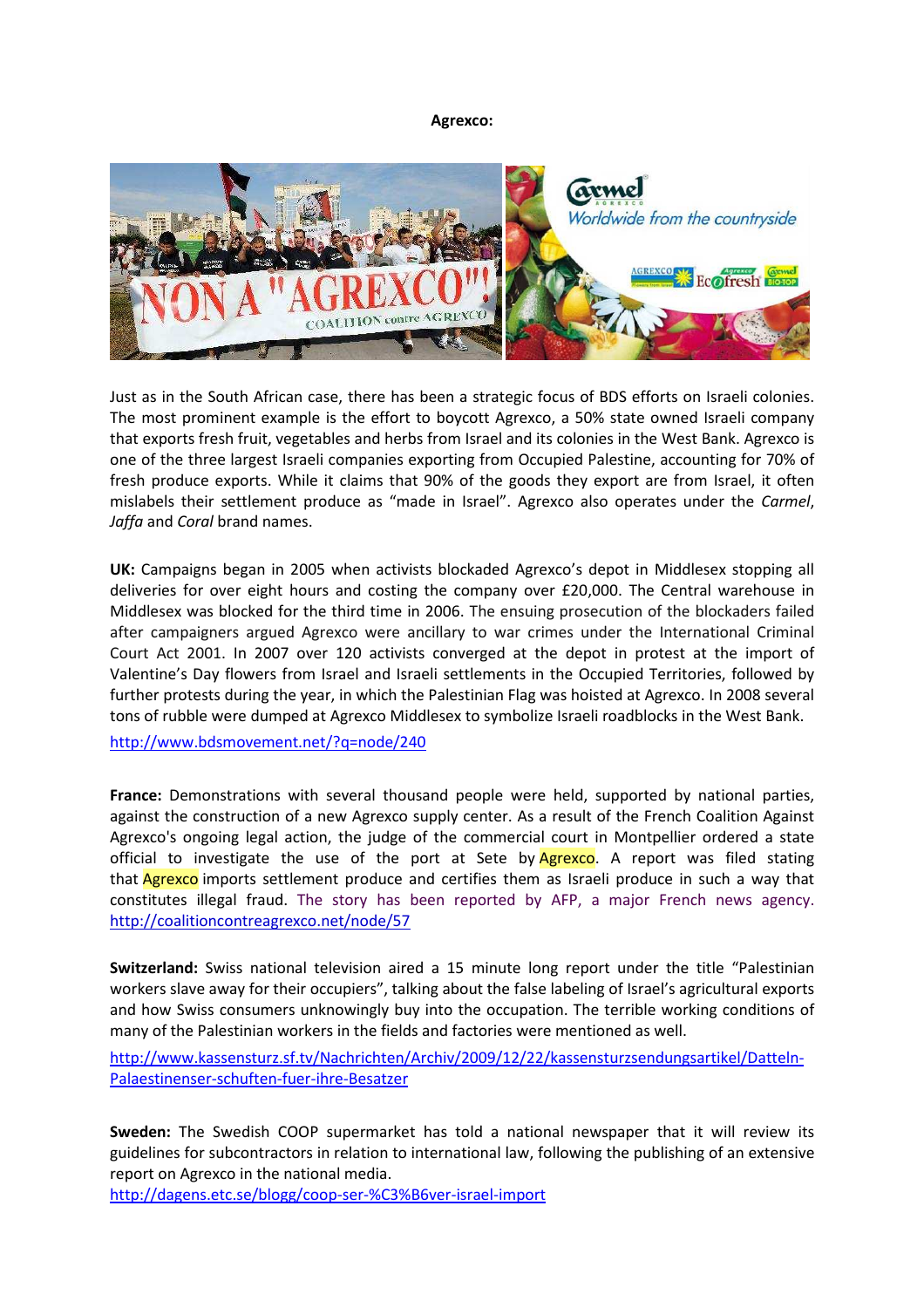http://www.palestinagrupperna.se/

**Belgium:** Activists in Belgium blockaded Agrexco's Belgian subsidiary, preventing trucks from leaving Liege airport.

http://www.lalibre.be/actu/belgique/article/642397/manifestation-a-liege-pour-plus-detransparence-sur-l-importation-de-produits-israeliens.html

**Denmark:** The national media in Denmark have published stories on a new DanWatch report about the mislabeling of settlement produce by Agrexco and other producers http://politiken.dk/newsinenglish/ECE1188617/produced-in-israel-is-produced-in-westbank/ (English) http://forbudtland.danwatch.dk/feature-1

**Italy:** Following lobbying efforts COOP and Nordiconad, announced the suspension of sales of products from Agrexco

http://www.bdsmovement.net/?q=node/694

An international Agrexco Action Day was introduced for Valentines Day. Actions are held annually in many major cities around Europe

Campaigns against Agrexco are currently being prepared in Norway and the Netherlands and continue in Italy, UK, Ireland, Switzerland and other countries.

The Boycott Israeli Goods Campaign (www.bigcampaign.org) is issuing an international call to action against Carmel-Agrexco during February 2009.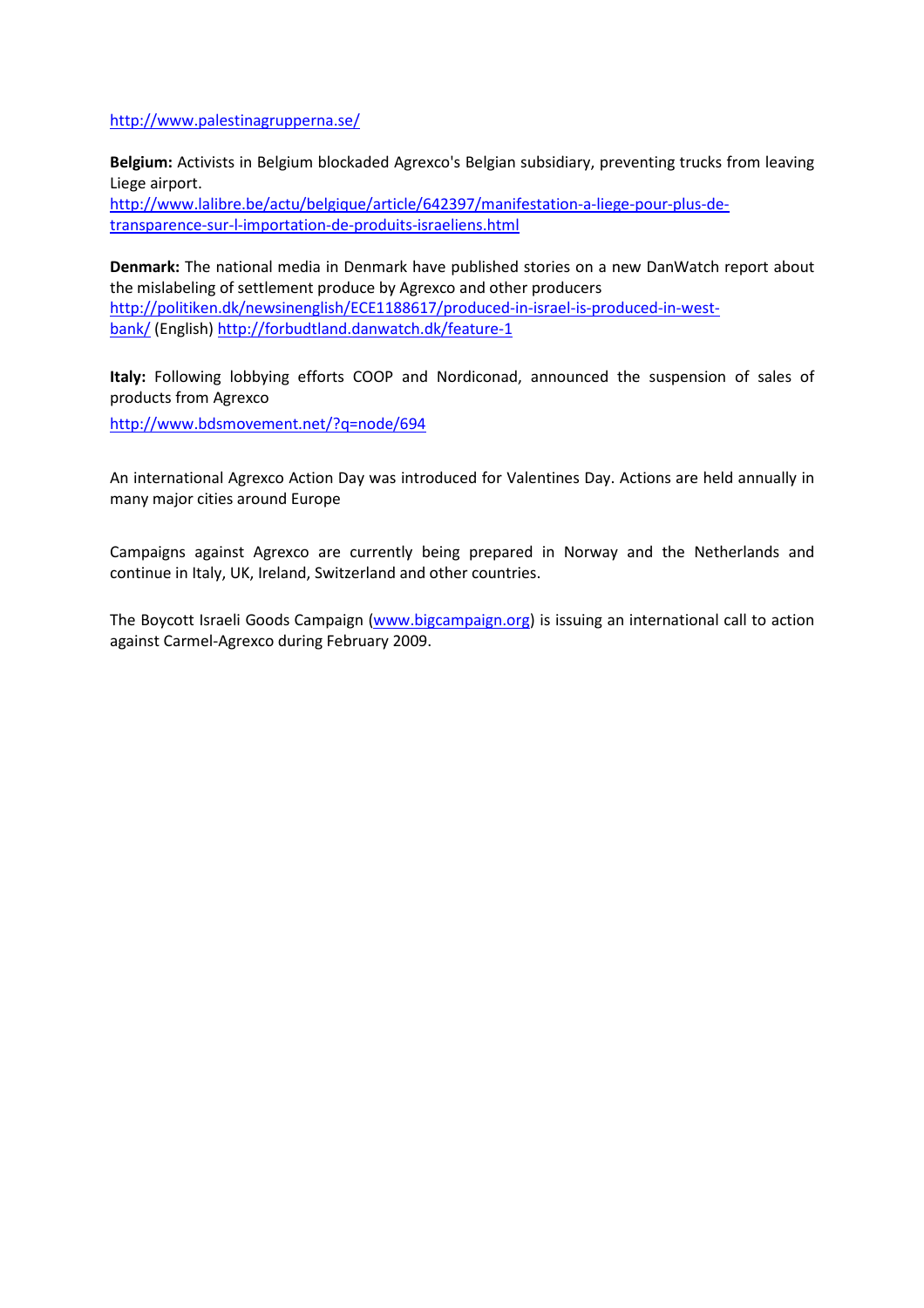## **Elbit Systems and Africa Israel:**



Elbit Systems reportedly provides surveillance systems to the separation wall dividing Israel and the West Bank, while Africa Israel Investments has reportedly been involved in construction of Jewish settlements in the West Bank.

**Norway:** The Ministry of Finance has excluded the Israeli company Elbit Systems Ltd. from the Government Pension Fund – Global, on the basis of the Council on Ethics' recommendation. The Council on Ethics has found that investment in Elbit constitutes an unacceptable risk of contribution to serious violations of fundamental ethical norms as a result of the company's integral involvement in Israel's construction of a separation barrier on occupied territory. "We do not wish to fund companies that so directly contribute to violations of international humanitarian law," says Minister of Finance Kristin Halvorsen. Norway's investment in Elbit was \$6 million. Following the decision by the Norwegian State Pension Fund, Kommunal Landspensjonkasse (KLP), one of the largest life insurance companies in Norway, also divested from Elbit.

The Norwegian fund also sold its \$1.2 million in shares in Africa Israel Investments.

http://www.bdsmovement.net/?q=node/533

http://www.haaretz.com/news/international/settlement-boycotter-we-re-not-divesting-from-israelbut-from-occupation-1.326612

**Sweden:** The biggest Swedish pension fund barred Israeli arms maker Elbit Systems from its investment portfolios on ethical grounds. Following the lead of Norway's state oil fund, Foersta AP-Fonden said it had banned investment in Elbit because it had built and was operating a surveillance system for a controversial barrier between Israel and the West Bank.

http://bdsmovement.net/?q=node/674

**Denmark:** Africa Israel Investments and Elbit Systems have been added to Danske Bank's list of companies that fail to adhere to its Socially Responsible Investment policy.

http://www.bdsmovement.net/?q=node/632

**Holland:** In 2009 the second-largest Dutch pension fund PFZW joined an already impressive group of investors that have divested from Africa-Israel.

**http://bdsmovement.net/?q=node/608**

**UK:** United Nations Children's Fund (UNICEF) broke its ties with Leviev (owner of Africa Israel) and refused to accept his donations in June 2008. A year later, the British government joined UNICEF. The decision was influenced by warnings from a British attorney after advocate Daniel Machover argued that renting space from the company was tantamount to the government condoning Israel's settlement-building, supporting clear violations of international law and hindering the possibility of peace in the Middle East.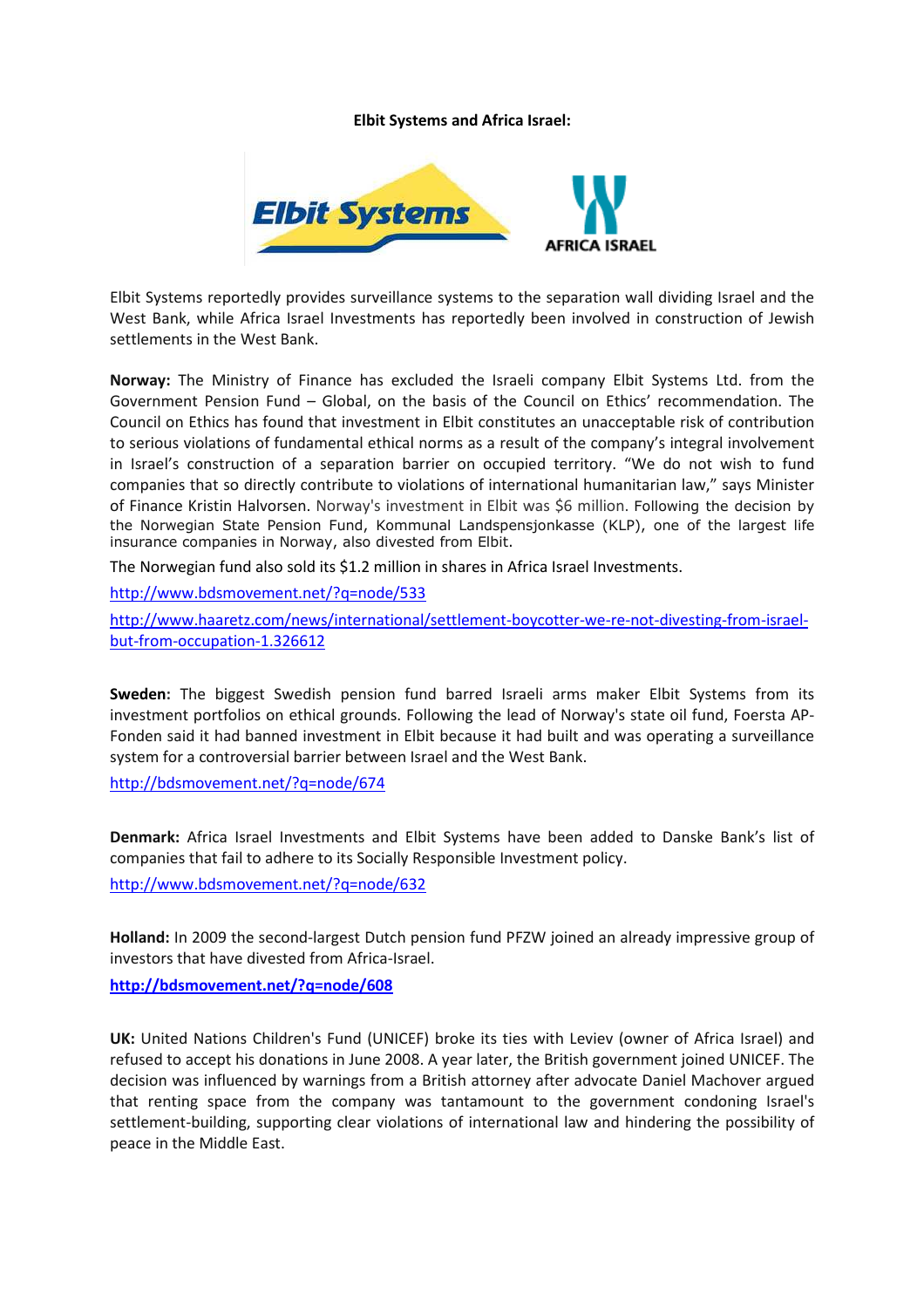The British bank BlackRock has divested from Lev Leviev settlement projects in the West Bank. The divestment follows pressure by three Norwegian banks marketing BlackRock funds. BlackRock was the second biggest shareholder in the controversial Israeli firm.

BlackRock was joined by the US Teachers Insurance and Annuity Association College Retirement Equities Fund, Swedish Investeringsforeningen Sydinvest, Swedish AP1 pension fund and Dutch PFZW (formerly known as PGGM). Although these funds divested from Africa-Israel, none of them have revealed publicly why they made the decision to do so.

The divestments coupled with the collapse in the financial and real estate markets were disastrous for Africa-Israel and its celebrity owner. On 31 August Leviev announced at a press conference he was unable to repay debts of nearly 1.4 billion euros (\$2.11 billion) on time.

Shir Hever, a political economy researcher at the Alternative Information Center (AIC), argues that the boycott movement by international solidarity activists played a key role in toppling Africa-Israel.

#### **http://bdsmovement.net/?q=node/608**

**US:** The U.S. pension fund giant, TIAA-CREF, confirmed in statements to the media on Friday that it divested from Africa Israel Investments, owned by Israeli billionaire Lev Leviev, earlier this year.

The statements came in response to a letter initiated by a pro-Palestinian group, Adalah-NY, and signed by TIAA-CREF clients.

http://bdsmovement.net/?q=node/542

Oxfam International, and the U.S. charity Carousel of Hope refused donations from, and association with, Leviev after Adalah-NY exposed his human rights violations.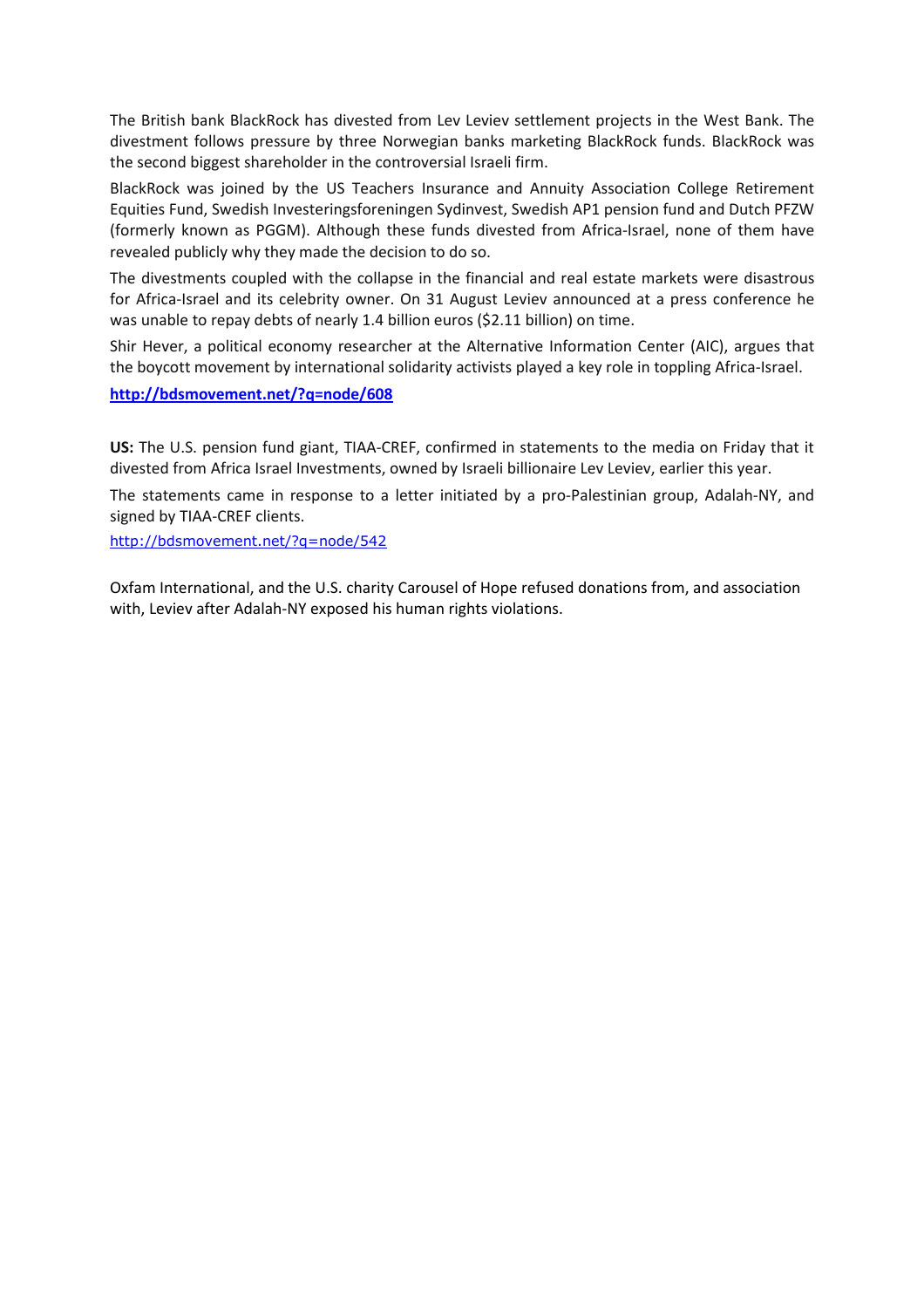#### **Other BDS developments around the World:**

# **Australia:**

- The CFMEU (Construction Forestry, Mining and Electricity Union) has adopted a position supporting selective BDS. This means the union has become first Union in Australia to adopt a national postion on BDS. http://www.bdsmovement.net/?q=node/703
- The Australian Services Union (ASU) Executive condemned the attack by the Israel Defence Forces on the Gaza peace flotilla and called for the immediate lifting of the Israeli siege on Gaza. The Executive also resolved to join the International union and civil society campaign of Boycotts, Divestments and Sanctions to pressure Israel to abide by international law in their treatment of the Palestinian people. http://bdsmovement.net/?q=node/730

# **Belgium:**

- The Brussels-based bank Dexia, targeted by Belgian activists for lending to settlements, said its Israeli subsidiary is phasing out the settlement business. http://www.haaretz.com/news/international/settlement-boycotter-we-re-not-divestingfrom-israel-but-from-occupation-1.326612
- Belgium's government has agreed to ban the export to Israel of weapons that "strengthen it militarily". Israel is the fourth largest importer of Belgian arms in the Middle East. In 2007, Belgium sold Israel weapons (mostly light firearms) to the tune of \$5,409,223, according to the report. http://www.haaretz.com/print-edition/news/belgium-to-stop-exporting-armsthat-bolster-the-idf-to-israel-1.267030

## **Brazil:**

- The Brazilian Parliamentary Commission on Foreign Relations and National Defense has recommended that the parliament should not ratify the Free Trade Agreement (FTA) between Mercosur and the State of Israel until "Israel accepts the creation of the Palestinian state on the 1967 borders". This decision is an enormous blow for Israel's economy and foreign relations. Israeli exports to the Mercosur amounted nearly 600 million dollars in 2006. http://www.bdsmovement.net/?q=node/543

## **Canada:**

- University workers in the Canadian Union of Public Employees have passed a controversial motion calling for an academic boycott of Israel, and union members from at least one Toronto university are planning to pressure their school to cut any financial ties with the country. https://usacbi.wordpress.com/2009/02/23/cupe-union-votes-for-academicboycott-of-israel/
- Over 80 professors and employees at colleges and universities in Quebec have signed a petition calling for a comprehensive campaign of boycott, divestment and sanctions, including a boycott of Israeli academic institutions. http://www.bdsmovement.net/?q=node/275
- In 2006 the United Church of Canada's Toronto Branch began a boycott of Israeli products and companies doing business with its military.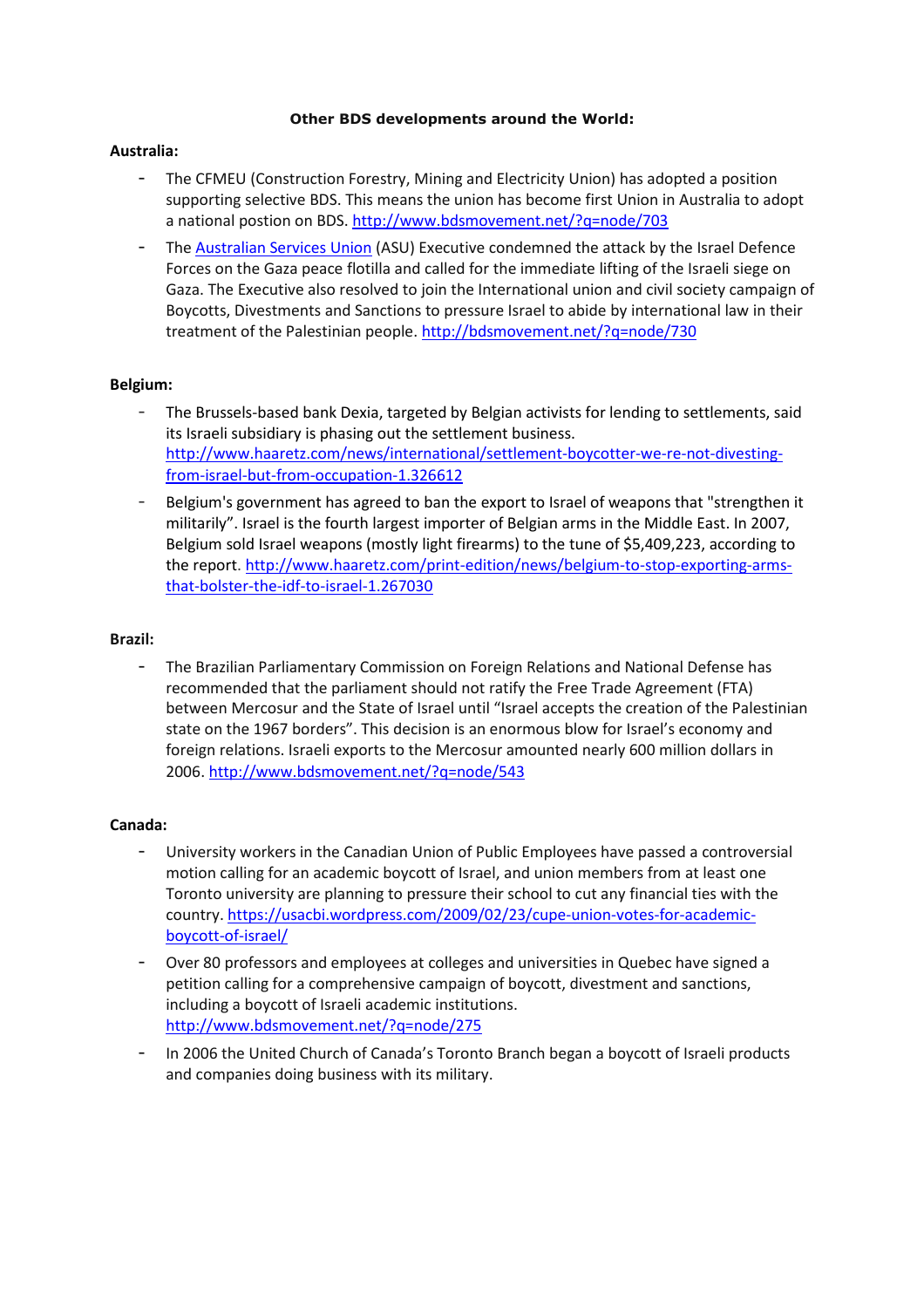# **France:**

- Through the intermediary of its international Secretary, the National Work Confederation (Confédération Nationale du Travail or CNT), a French anti-capitalist internationalist union involved in social class struggles, has joined the transnational BDS campaign.

# **Greece:**

- Greece suspended joint military exercises with Israel and postponed a visit by Israel's air force chief following the attack on the Gaza Flotilla. http://usacbi.wordpress.com/2010/06/05/global-boycotts-of-israel-intensify-after-bloodyflotilla-attack/
- 13 January 2009: Following a call by opposition parties and general outrage over the Israeli offensive war on Gaza, the Greek government announced that a ship meant to restock Israeli munitions was not welcome.

## **Holland:**

- 13 April 2009: the Dutch Labor Party seeked sanctions against Israel

## **India:**

- The trade unions in Cochin Port have reached an understanding amongst themselves to boycott Israeli ships and cargo arriving at Cochin Port in protest against the siege of Gaza by Israeli forces. http://www.bdsmovement.net/?q=node/751

## **Indonesia:**

- Indonesia refuses to play its Tennis Federation Cup playoff in Israel, in protest against escalating Israeli violence against Palestinians. Indonesia had asked for the match to be scheduled elsewhere but without success. The team incurred various penalties for refusing to back down from their principled stance.

## **Ireland:**

- A leading food and retail megastore that operates in Ireland has stopped selling two lines of baby potatoes that are sourced from Israel. http://www.bdsmovement.net/?q=node/723

## **Malta:**

The development NGO platform Skop has called for a boycott of Israeli companies in the wake of the shooting of Bianca Zammit, the Maltese activist injured by a live bullet shot by the Israeli Defence Forces in Gaza. http://www.bdsmovement.net/?q=node/696

# **Mauritania:**

- Mauritania also decided to "suspend" trade relations with Israel following Israel's Gaza invasion in 2008/2009.

## **Nicaragua:**

- Nicaragua responded to the Flotilla attack with the suspension of diplomatic relations with Israel. http://usacbi.wordpress.com/2010/06/05/global-boycotts-of-israel-intensify-afterbloody-flotilla-attack/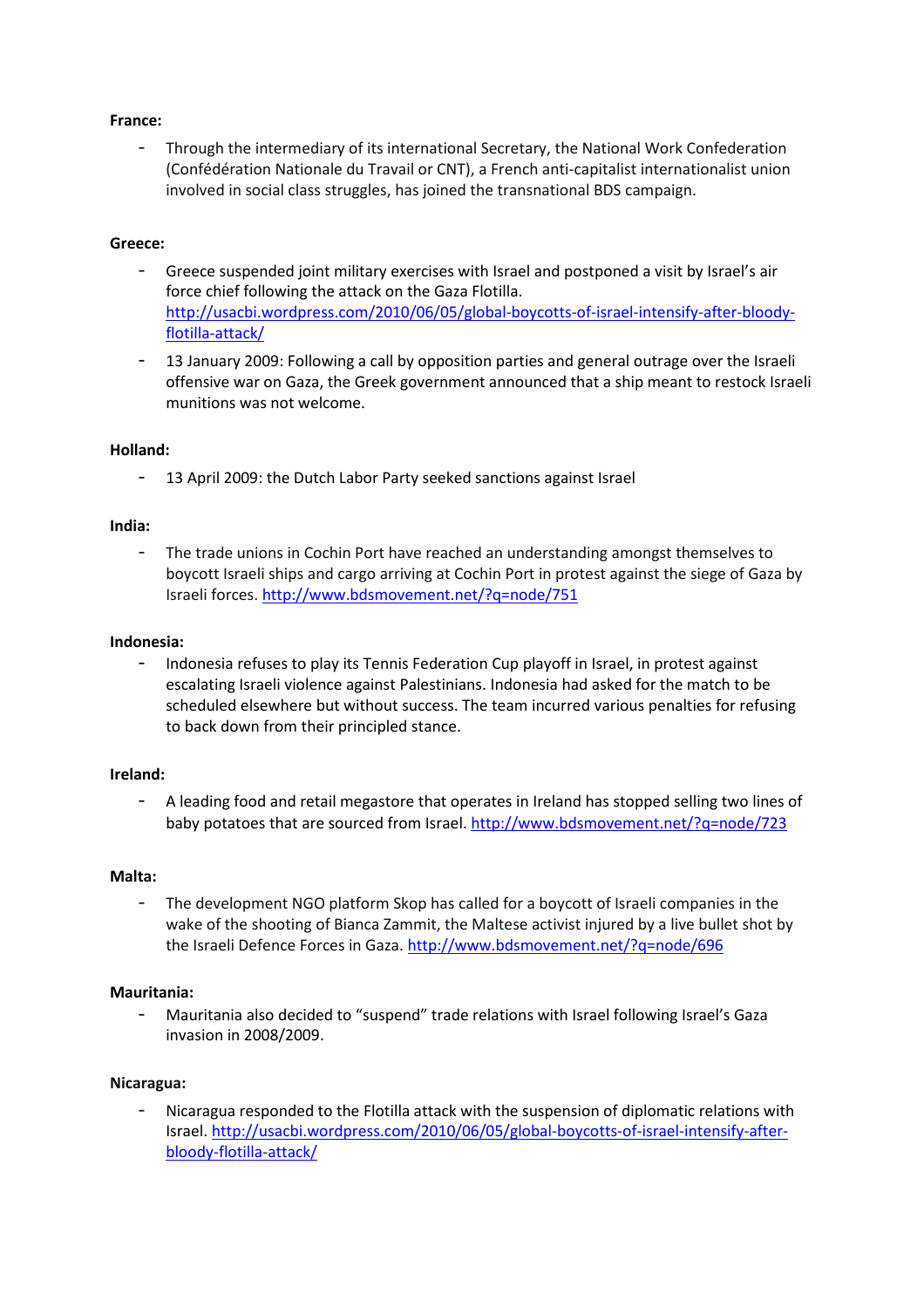# **Norway:**

- A district of Oslo, Norway's capital, voted to boycott Israel. More municipalities, counties and districts in Norway are submitting proposals to boycott Israel. http://www.bdsmovement.net/?q=node/724
- More than 40% of Norwegians are already boycotting Israeli products or are in favor of doing so, according to a poll published two days after Israel's deadly raid on a Gaza-bound aid flotilla. http://www.bdsmovement.net/?q=node/737
- Norwegian minister of education and leader of the Socialist Left Party, Kristin Halvorsen, called for an international boycott of arms trade with Israel. http://www.swedishwire.com/nordic/4809-norway-calls-for-boycott-on-arms-to-israel
- Twenty-one staff members of the University of Tromsø (www2.uit.no/www/inenglish) have signed a call for boycott of all Israeli academic institutions.
- Roar Flathen, chairman of the largest Norwegian trade union federation (LO) responded to Israel's Flotilla massacre by calling on the Norwegian State Pension Fund, the third largest in the world, to divest from all Israeli companies, and demanded the recall of the Norwegian ambassador to Israel. http://usacbi.wordpress.com/2010/06/05/global-boycotts-of-israelintensify-after-bloody-flotilla-attack/

## **Palestine:**

- On February 1st 2009, Al-Quds University declared it would cease all forms of academic cooperation with Israeli academic institutions.

## **Qatar:**

- 16 January 2009: Qatar ordered the closure of Israel's trade office in Doha and gave Israeli officials a week to leave the country.

## **Scotland:**

- Scotland joined Ireland and South Africa when the Scottish Trade Union Congress, representing every Scottish trade union, voted overwhelmingly to commit to boycott, divestment and sanctions against Israel. http://www.bdsmovement.net/?q=node/376

# **South Africa:**

- At its Central Executive Committee (CEC) meeting Friday 4th June, SAMWU (South African Municipal Workers Union) unanimously endorsed a motion to immediately work towards every municipality in South Africa to become an Apartheid Israel free zone. As part of the global Boycott, Disinvestment and Sanctions Campaign (BDS) SAMWU has agreed to engage every single municipality to ensure that there are no commercial, academic, cultural, sporting or other linkages whatsoever with the Israeli regime. Every SAMWU branch will immediately approach municipal and water authorities to become part of the BDS campaign, and to publicly declare their solidarity with the Palestinian people. http://www.bdsmovement.net/?q=node/711
- The South African Transport and Allied Workers Union (SATAWU) appealed for "an escalation of the boycott of Israeli goods and call[ed] upon our fellow trade unionists not to handle them." And, citing the lead of Swedish dockworkers, called on its own members "not to allow any Israeli ship to dock or unload in any South African port." http://usacbi.wordpress.com/2010/06/05/global-boycotts-of-israel-intensify-after-bloodyflotilla-attack/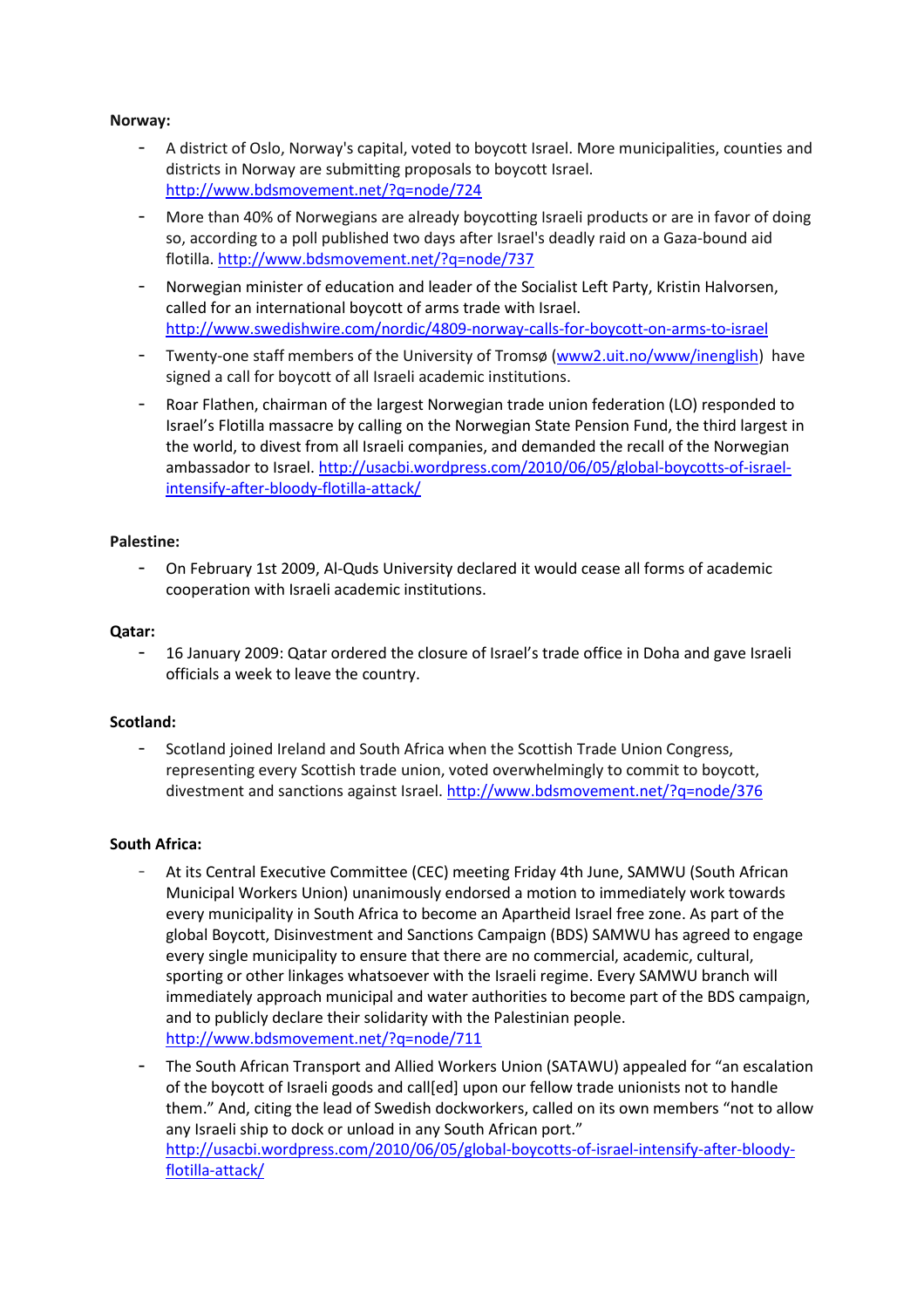UJ ENDS ISRAELI LINKS - Historic moment for boycott of Israel movement: March 2011, setting a worldwide precedent in the academic boycott of Israel, the University of Johannesburg (UJ) has effectively severed ties with Israel's Ben-Gurion University (BGU). This was after UJ's Senate rejected a last ditch motion by pro-Israeli lobbyists to have two separate bilateral agreements - one with a Palestinian University and another with an Israeli University. UJ chose instead to uphold its previous Senate Resolution that required taking leadership from Palestinian universities. Palestinian universities unanimously rejected any collaboration with BGU (in any form) and have come out in full support of the the academic boycott of Israel. UJ chose to respect this. UJ is the first institution to officially sever relations with an Israeli university - a landmark moment in the growing Boycott, Divestment and Sanctions (BDS) of Israel campaign.

# **Spain:**

Bilbao, September 18, 2009 - The Municipal Council for Cooperation of Bilbao has joined the BDS Campaign against the State of Israel. http://www.bdsmovement.net/?q=node/562

## **Sweden:**

- The Swedish Dockworkers' Union blockade of goods to and from Israel has ended after a week during which more than 500 tons of import and export goods were blocked. http://bdsmovement.net/?q=node/746
- Assa Abloy, a Swedish lock maker, said it would move its Israeli factory from a settlement industrial park to Israel proper within a year. http://www.haaretz.com/news/international/settlement-boycotter-we-re-not-divestingfrom-israel-but-from-occupation-1.326612
- Swedish young footballers refused to play in Israel, following a similar decision of the Turkish youth football team who were in Israel at the time of the Flotilla attack but canceled their planned match and returned. http://usacbi.wordpress.com/2010/06/05/global-boycotts-ofisrael-intensify-after-bloody-flotilla-attack/
- The Swedish Football Association (SFA) formally requested that European soccer's governing body UEFA cancel Sweden's under-21 match, because they felt morally compelled to do so. http://usacbi.wordpress.com/2010/06/05/global-boycotts-of-israel-intensify-after-bloodyflotilla-attack/
- Thousands of Swedes protested the Davis Cup tennis match against Israel in Malmo in March 2009. http://usacbi.wordpress.com/2010/06/05/global-boycotts-of-israel-intensify-afterbloody-flotilla-attack/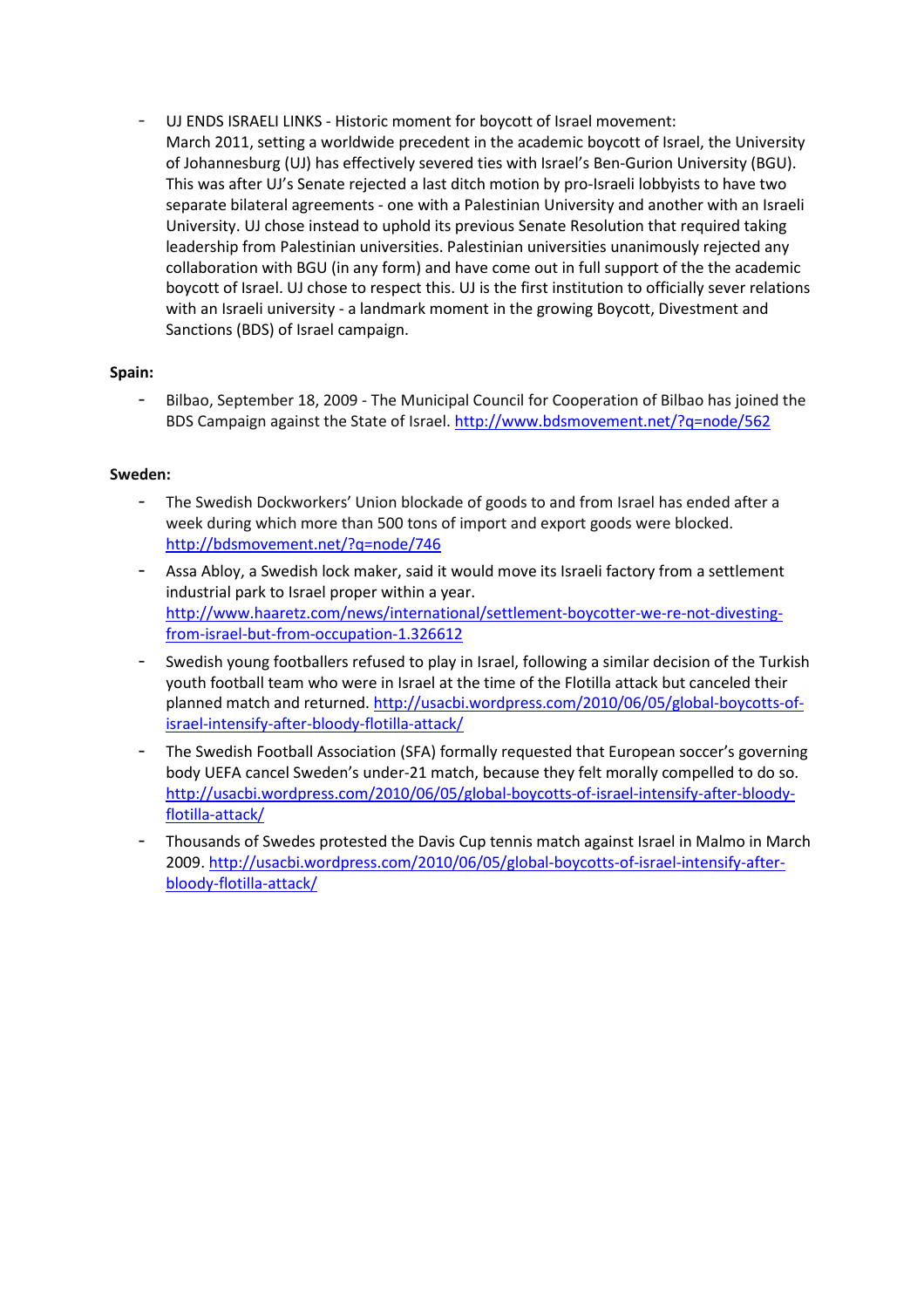# **Switzerland:**



*Swiss activists disrupt Israel's World Cup qualifier, September 2007* 

- Eden Springs Water cooler supplier with its plant in the Golan Heights lost their contracts worth \$120'000 with one of the largest hospitals in the country due to pressure from Palestinian solidarity groups.
- A nation wide campaign, "Show Israel the Red Card", was launched in the context of the World Cup Qualifier game between Switzerland and Israel. Over a thousand preprinted postcards were sent to Sepp Blatter (President of FIFA) demanding the disqualification of the Israeli soccer team from international competitions until it complies with international law and respects the legitimate Palestinian rights. During the game, activists hung large banners saying "Boycott Israeli Apartheid" from the balcony in the stadium.

# **Turkey:**

- Turkey withdrew its ambassador from Tel Aviv, and its deputy minister, Bulent Arinc, canceled three joint military drills following the attack on the Gaza Flotilla. On 3 June, the energy minister announced that Turkey had suspended all energy and water projects with Israel. http://usacbi.wordpress.com/2010/06/05/global-boycotts-of-israel-intensify-afterbloody-flotilla-attack/

## **UK:**

- In a landmark decision, Britain's trade unions have voted overwhelmingly to commit to build a mass boycott movement, disinvestment and sanctions on Israel for a negotiated settlement based on justice for Palestinians. The motion was passed at the 2009 TUC Annual Congress in Liverpool today (17 September), by unions representing 6.5 million workers across the UK. http://www.bdsmovement.net/?q=node/555
- Britain's largest union, Unite, has unanimously passed a motion to boycott Israeli companies at its first policy conference in Manchester on Wednesday. The motion, which passed unanimously, called the union "to vigorously promote a policy of divestment from Israeli companies", while a boycott of Israeli goods and services will be "similar to the boycott of South African goods during the era of apartheid". http://www.bdsmovement.net/?q=node/735
- The UK branch of Israeli cosmetics store, Ahava, is moving from its central London shop after years of pro-Palestinian demonstrations. http://www.thejc.com/news/uknews/47284/protests-drive-ahava-out-covent-garden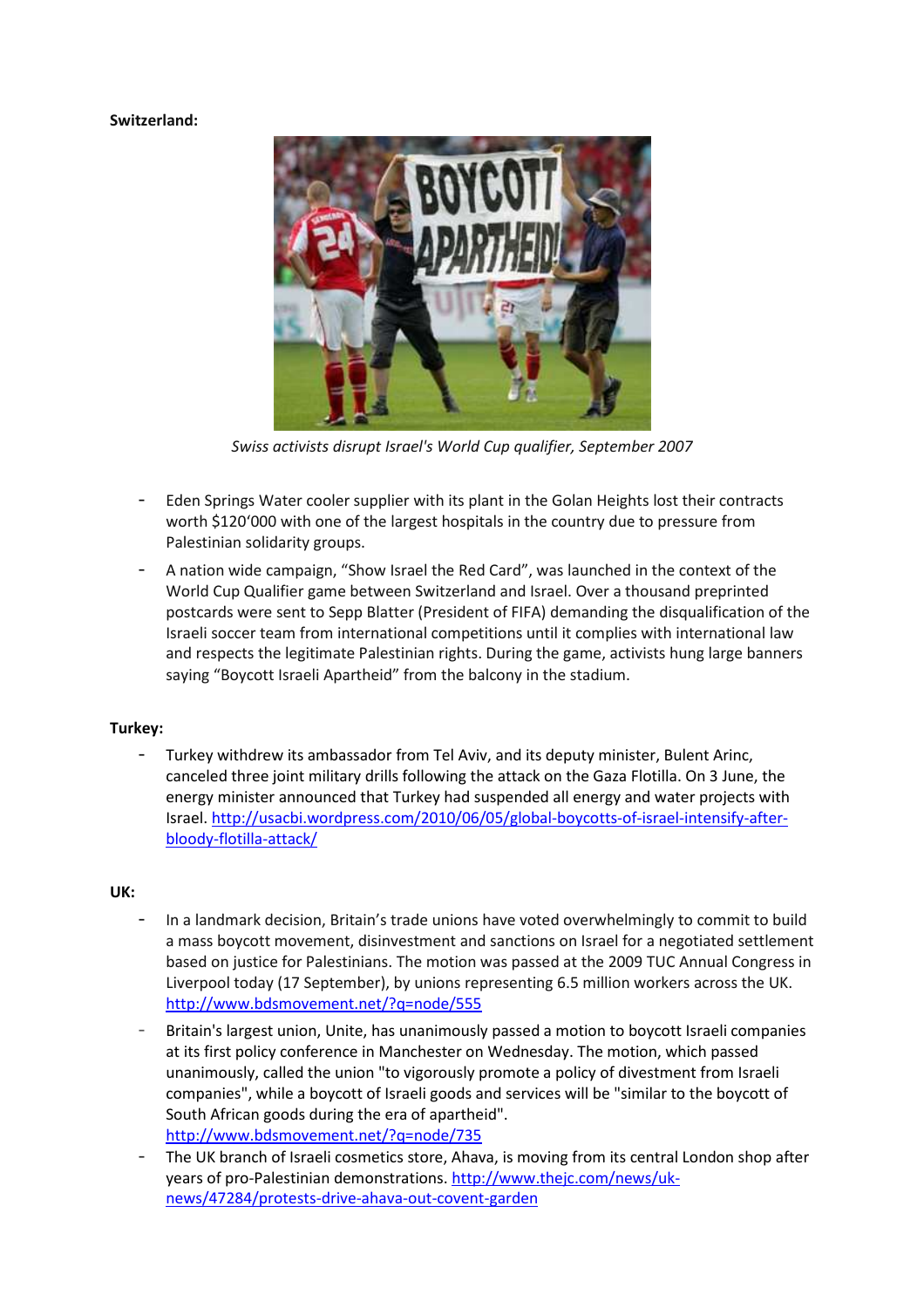- Eden Springs, a major water supply company will not have its contract renewed by the London School of Economics. This development comes off the back of a lengthy, high profile and controversial campaign launched by the LSE Students' Union Palestine Society, which has drawn attention to Eden Springs' odious business dealings in the Illegally Occupied Golan Heights. The LSE joins a number of UK Universities, including Edinburgh and Strathyclyde, whom have successfully cut all ties with Eden Springs.
- Following a landmark referendum, students at Sussex University have voted to boycott Israeli goods. The decision follows the Palestinian call for Boycott, Divestment and Sanctions against Israel, which calls upon the Israeli state to respect international law and end the occupation of Palestine. The referendum result mandates the Students' Union to remove all Israeli produce from its stores, and review its sources for food outlets. This makes Sussex Students' Union the first in the UK to implement a full boycott of Israeli goods through referendum. http://bdsmovement.net/?q=node/575
- Britain's largest trade union for academics and academic-related staff in higher education voted to support the boycott, divestment and sanctions (BDS) campaign against Israel and sever ties with the Histadrut, at its annual conference in Manchester on Sunday. http://www.jpost.com/International/Article.aspx?id=177210
- The University and College Union, representing approximately 120,000 teaching and related staff in colleges and universities in the UK, has passed new policies supporting boycott, divestment and sanctions (BDS) against Israel. The debate took place on Sunday 30th May 2010 at the union's Congress in Manchester. http://www.bdsmovement.net/?q=node/705
- The 2009 Edinburgh International Film Festival organisers announced on Friday they were returning money donated by the Israeli Embassy. http://bdsmovement.net/?q=node/405
- On Wednesday  $11<sup>th</sup>$  Feb 2009 the University of Manchester Students Union passed a motion in support of the people of Gaza, which includes a resolve to boycott Israel, in an emergency general meeting. http://bdsmovement.net/?q=node/302
- Bristol Council approves Motion for Sanctions against Israel. Wed 30 June 2010 after a long debate, a motion condemning Israeli aggression and its blockade of Gaza, was carried at the full Council Meeting in Bristol. http://bdsmovement.net/?q=node/747
- Israeli tourism ads are being removed from the tube, following massive pressure and complaints. http://bdsmovement.net/?q=node/409
- Politicians from all four parties on Birmingham City Council have called on the Council leadership to pursue a policy of instituting sanctions against Israel. http://www.bdsmovement.net/?q=node/264
- On July  $4^{th}$  2007, the Transport and General Workers Union (TGWU) has passed a motion at its biennial conference in support of a customer boycott against Apartheid Israel. http://www.bdsmovement.net/?q=node/22
- Britain has slapped a partial arms embargo on Israel, refusing to supply replacement parts and other equipment for Sa'ar 4.5 gunships because they participated in Operation Cast Lead in the Gaza Strip. http://www.bdsmovement.net/?q=node/466
- The Church of England removed over £2.2 million in Caterpillar investments. A clear message from the Church of England that they will not have their money tied up in companies that are directly or indirectly engaged in the suppression of the rights of Palestinians. http://bdsmovement.net/?q=node/299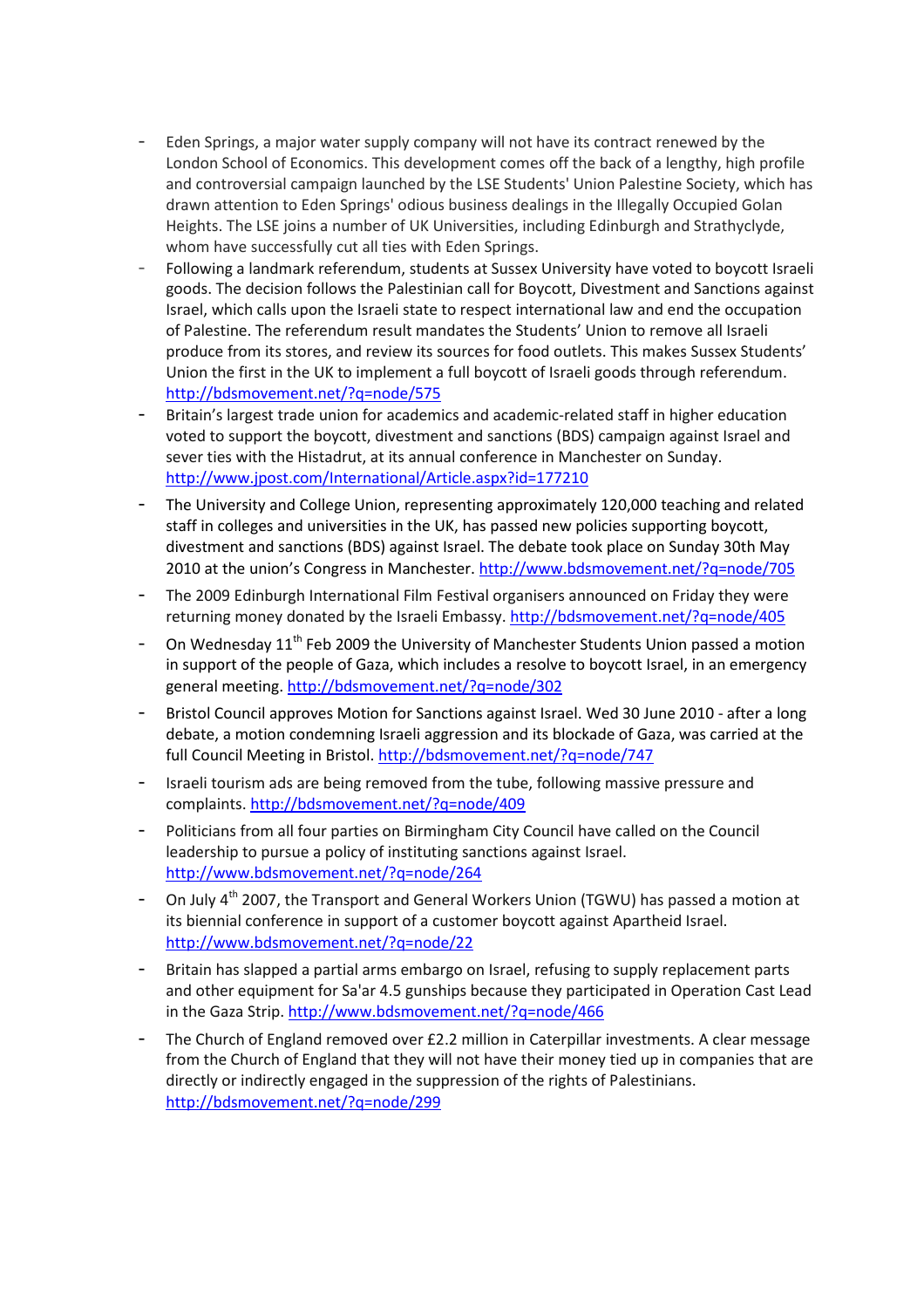# **US:**

- For the first time in the University of California history, the UC Berkeley Student Senate has approved a bill to divest from two US companies in response to the Israeli occupation of Palestinian territories and to Israel's siege and bombardment of the Gaza Strip. The Senate bill directs both the UC Regents and the Student Government to divest from General Electric and United Technologies. General Electric manufactures Apache helicopter engines; United Technologies manufactures Sikorsky helicopters and F-16 aircraft engines. In addition, the bill creates a task force to look into furthering a socially responsible investment policy for the UC system. http://www.bdsmovement.net/?q=node/669
- In 2009, Hampshire College in Amherst, Massachusetts, became the first American higher educational institution to successfully pressure its Board of Trustees to divest from Israel-tied mutual funds. http://www.bdsmovement.net/?q=node/620
- Hampshire College in Amherst, MA, has become the first of any college or university in the U.S. to divest from companies on the grounds of their involvement in the Israeli occupation of Palestine. http://www.bdsmovement.net/?q=node/301
- The Evangelical Lutheran Church in America (ELCA), which has almost five million members in the US, took a step toward a partial boycott of Israeli goods at its 2007 Churchwide Assembly in Chicago. The assembly urged "consideration of refusing to buy goods or invest in activities taking place in Israeli settlements, and a review of other economic options," according to Bishop Christopher Epting. http://www.bdsmovement.net/?q=node/12
- The Episcopal Diocese of New Hampshire has recently passed a resolution to support the call for divestment from corporations that allow and profit from the Israeli occupation of Palestine. http://bdsmovement.net/?q=node/227
- In an historic action and unprecedented action, over 800 labor and community activists blocked the gates of the Oakland docks in the early morning hours, prompting longshore workers to refuse to cross the picketlines where they were scheduled to unload an Israeli ship. http://www.bdsmovement.net/?q=node/714
- Following the launch of a joint national campaign by the U.S. Campaign to End the Israeli Occupation, the New York Campaign to Boycott Israel and others, Motorola sold its Government Electronics Department which made several products (such as bomb fuses) that enable Israel to continue its military occupation and human rights abuses against Palestinians.

The Secretariat of the World Federation of Trade Unions has decided to call a strike for three days at all ports of the world against Israeli commercial vessels to or from Israel.

http://www.bdsmovement.net/?q=node/718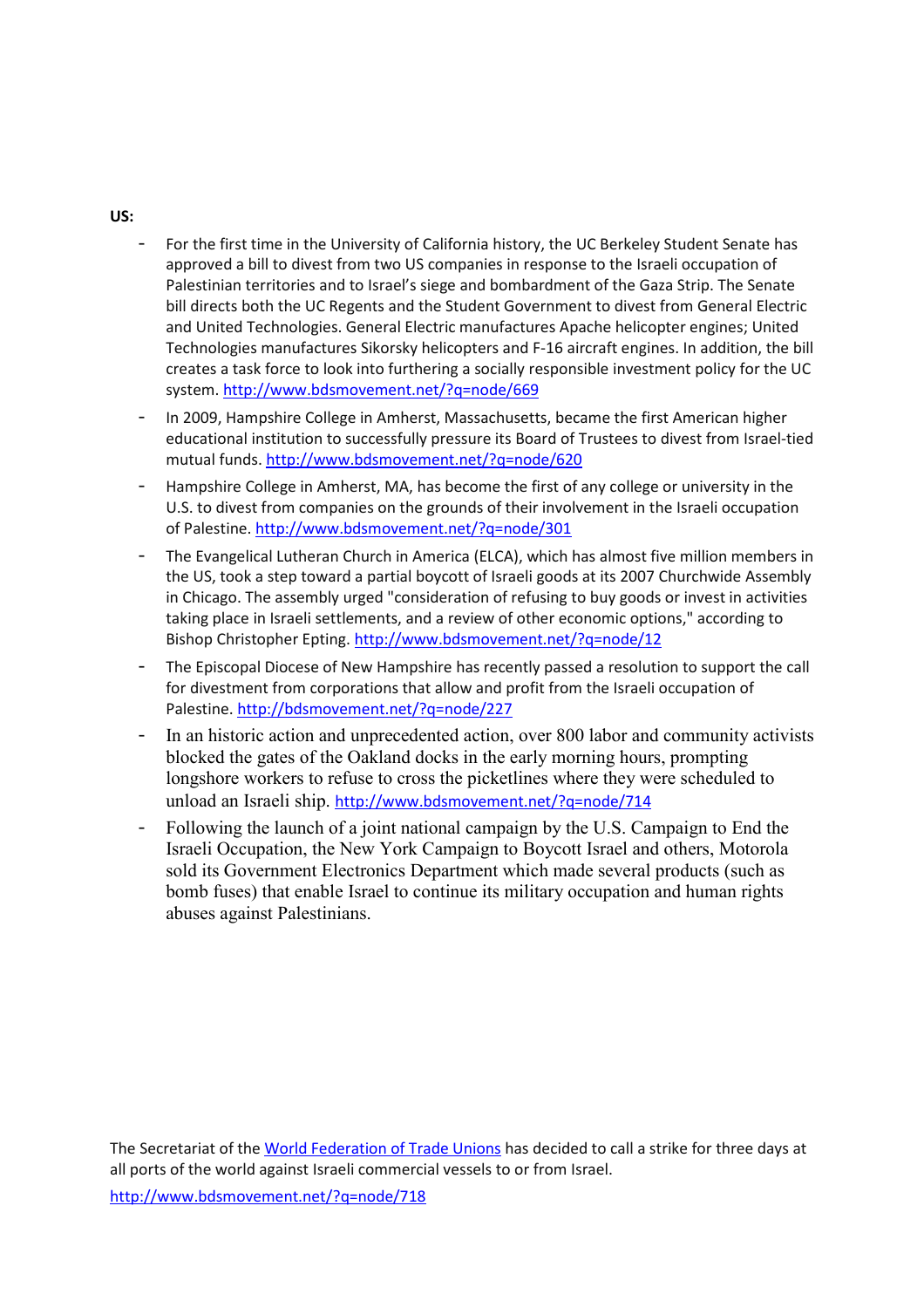#### **The economic boycott is already yielding results**

"During the week of 26 March 2009, the Israel Manufacturers Association reported that 21% of 90 local exporters who were questioned had felt a drop in demand due to boycotts, mostly from the UK and Scandinavian countries. In February 2009, a report from the Israel Export Institute reported that 10% of 400 polled exporters received order cancellation notices this year because of Israel's assault on Gaza.

In Europe where the Israeli label was once considered lucrative, supermarkets have been re-labeling Israeli goods to appear as if they were made in Cyprus or Spain in order to make them more attractive to buyers." (Ma'an Development Center)

The South African BDS movement took over 20 years to gain the momentum and popularity that the 2005 Palestinian call achieved in its first five years.

"An extraordinary series of articles, reports and presentations by Israel's influential Reut Institute has identified the global movement for justice, equality and peace as an "existential threat" to Israel and called on the Israeli government to direct substantial resources to "attack" and possibly engage in criminal "sabotage" of this movement in what Reut believes are its various international "hubs" in London, Madrid, Toronto, the San Francisco Bay Area and beyond.,

(http://electronicintifada.net/v2/article11080.shtml)

IDF officers recently announced that a special department has been created to monitor left-wing groups that the army sees as aiming to delegitimize Israel; the department will work closely with government ministries.

(http://www.haaretz.com/print-edition/news/military-intelligence-monitoring-foreign-left-wingorganizations-1.350713)

## **Ehud Barak recently acknowledged the impact BDS having in an interview with Haaretz:**

"...Barak believes that a UN declaration of Palestinian statehood without a prior Israeli political initiative will paint Israel into a corner previously occupied by South Africa during the apartheid era. His admonition is pungent and scathing: "There are elements in the world, quite powerful, in various countries, including friendly ones, in trade unions, [among] academics, consumers, green political parties", he warns, "and this impetus has culminated in a broad movement called BDS (boycott, divestment, and sanctions) which is what was done with South Africa. This will not happen overnight. The day after September, people will say: 'so now October has come, the sky hasn't fallen, nothing has happened'. This is not true ".

#### Will this happen in December or January?

"It will start coming at us like a glacier, from all corners. There are people in the European Council that deal with export and import, and they are capable, without any government decision, of inflicting significant damage on the Israeli economy. We will see this taking place in academia, we will see this taking place in dockworker unions, consumer groups, and this will seep into governments. This is unwise [apparently referring to Israeli policies which will bring about this outcome]. To me, this uncontrollable process looks more dangerous than what the [Israeli] public perceives at the moment. We have been ruling over another nation for 43 years, this is unprecedented. Perhaps China can allow itself to control some small nations in various corners of its empire, and perhaps Russia can [failing to discern that Tibetans and Chechens have citizenship]. We cannot, there is no chance that the world will accept this. The far right is exposing Israel to dangerous and unwarranted isolation."

http://www.haaretz.co.il/hasite/spages/1227196.html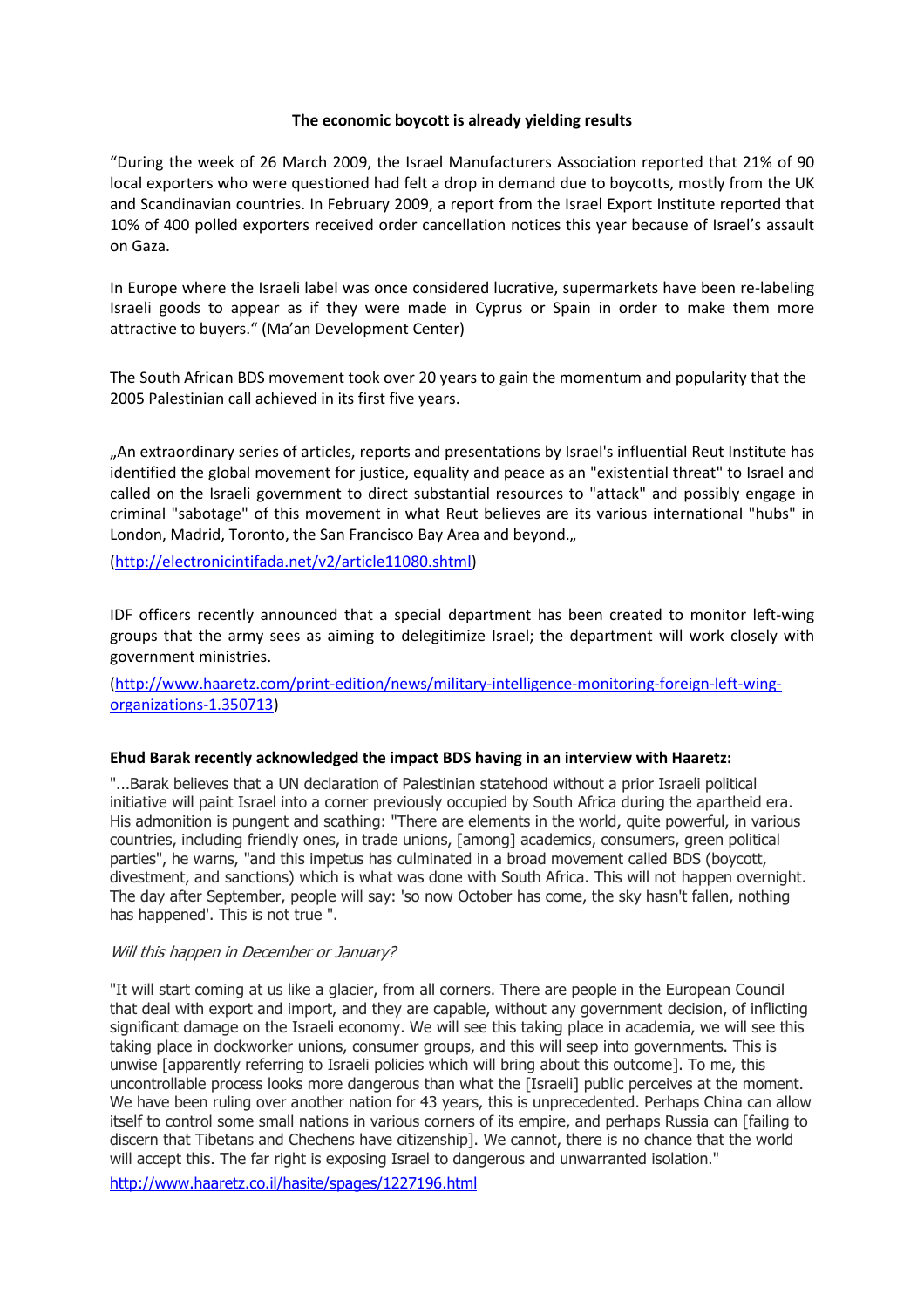#### **Celebrities:**



- Outspoken Pink Floyd star **Roger Waters** has called for musicians to boycott Israel while the nation operates on a "two-tiered racist system."
- Hollywood actors Meg Ryan and Dustin Hoffman backed out of attending this year's annual Jerusalem Film Festival. http://www.bdsmovement.net/?q=node/750
- Influential US rock group Pixies have cancelled their first performance in Israel, blaming "events beyond our control". http://www.bdsmovement.net/?q=node/732
- The Klaxons and the Gorillaz Sound System have both canceled their performances in Israel this week, apparently due to Israel's deadly raid on the Gaza-bound humanitarian aid flotilla and the ensuing worldwide political fallout over the incident. http://www.haaretz.com/news/national/klaxons-and-gorillaz-sound-system-cancel-israelshows-apparently-due-to-gaza-flotilla-raid-1.294191
- Elvis Costello has cancelled two concerts he was scheduled to play in protest of the Israeli treatment of Palestinians. Costello, one of the most gifted British songwriters of his generation, was due to play on 30 June and 1 July 2010 but says his "conscience" dictated that he pull out of the performances. He joins a list of performers who have decided not to play in Israel, including Gil Scott-Heron and Santana. http://www.guardian.co.uk/music/2010/may/18/elvis-costello-cancels-israel-concerts
- Amnesty International has announced today that it will abstain from any involvement in the Leonard Cohen concert in Tel Aviv and will not be party to any fund that benefits from the concert's proceeds. http://www.bdsmovement.net/?q=node/513
- ENGLISH filmmaker Ken Loach has withdrawn his film Looking for Eric from the Melbourne International Film Festival because the festival receives funding from the Israeli Government. Loach told the festival if it did not reconsider the sponsorship, he would not allow the festival to screen his film. http://www.bdsmovement.net/?q=node/475
- John Greyson, a prominent Canadian filmmaker, has recently turned down an offer to premiere his film Fig Trees at the Tel Aviv International LGBT Film Festival, in support of BDS. http://www.bdsmovement.net/?q=node/345
- The UN Special Rapporteur for the Occupied Palestinian Territories, Richard Falk, also expressed his support for BDS against Israel for its "murderous behavior." http://usacbi.wordpress.com/2010/06/05/global-boycotts-of-israel-intensify-after-bloodyflotilla-attack/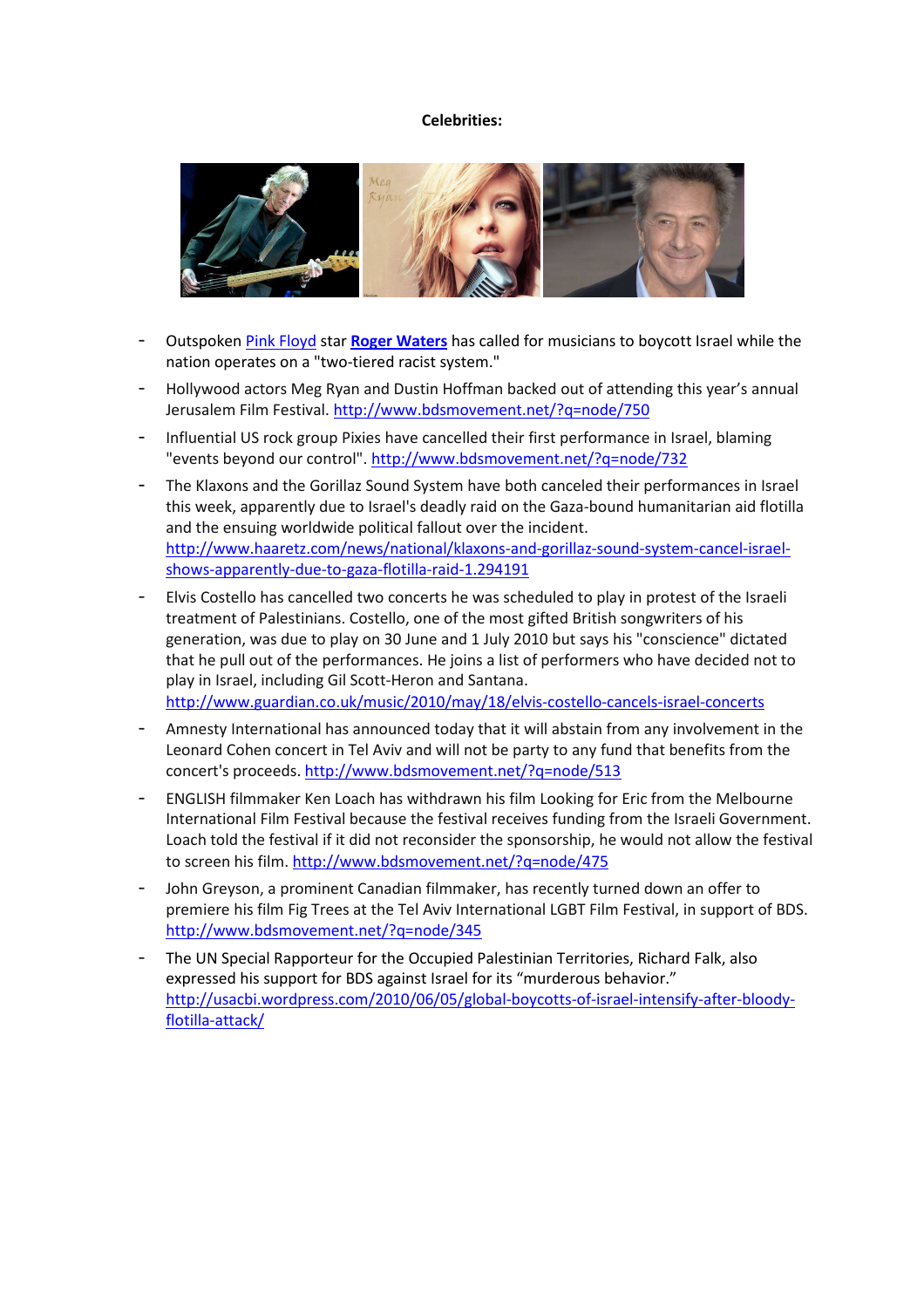More successes can be found under http://bdsmovement.net/?q=node/755 or in the following three documents:

# **Interesting readings:**

# **1. Grassroots Palestinian Anti Apartheid-Wall Campaign: Towards a Global Movement:** *A framework for today's anti-apartheid activism:*

*"We have already reached a point where outstanding successes have been achieved and action has become so widespread that we all have to respond to the crucial question of coordination and synergy. We need to find ways to refine the tactics and strategies needed to ensure that the movement in all its diversity is rooted in the principles of justice.* 

*This is why we initiated comprehensive efforts of research about the current BDS movement for Palestine as well as analyses of past BDS experiences. One outcome of that work is this report, which we hope supports and strengthens existing solidarity work, encourages those who feel disempowered and convinces hesitant individuals and groups of the need for BDS activities.* 

*To ensure dissemination of information as widely as possible and to provide concrete tools of interaction among the different BDS activists, a new website is under creation as an open space for the BDS movements. Like the emerging BDS movement itself, the site is a work in progress to be animated by all individuals and groups. You can participate in this initiative at* www.bdsmovement.net."

*Full report:*  http://bdsmovement.net/files/bds%20report%20small.pdf

**2. Ma'an Development Center: Boycott, Divestment and Sanctions:** *Lessons learned in effective solidarity.* 

http://www.maan-ctr.org/pdfs/Boycott.pdf

**3. Omar Barghouti's new book: "BDS: Boycott, Divestment and Sanctions, the global struggle for Palestinian rights".** 

# **And finally some youtube videos of BDS actions from around the world:**

**US:** 

- **BDS Flash Mob in Grand Central Station, NYC**  http://www.youtube.com/watch?v=myt23xhMEMk
- **Philly BDS Flashdance!**  http://www.youtube.com/watch?v=y6dO9eVOY2I
- **BDS Flash Mob: Boycott Israeli Apartheid in Palestine! (Motorola)**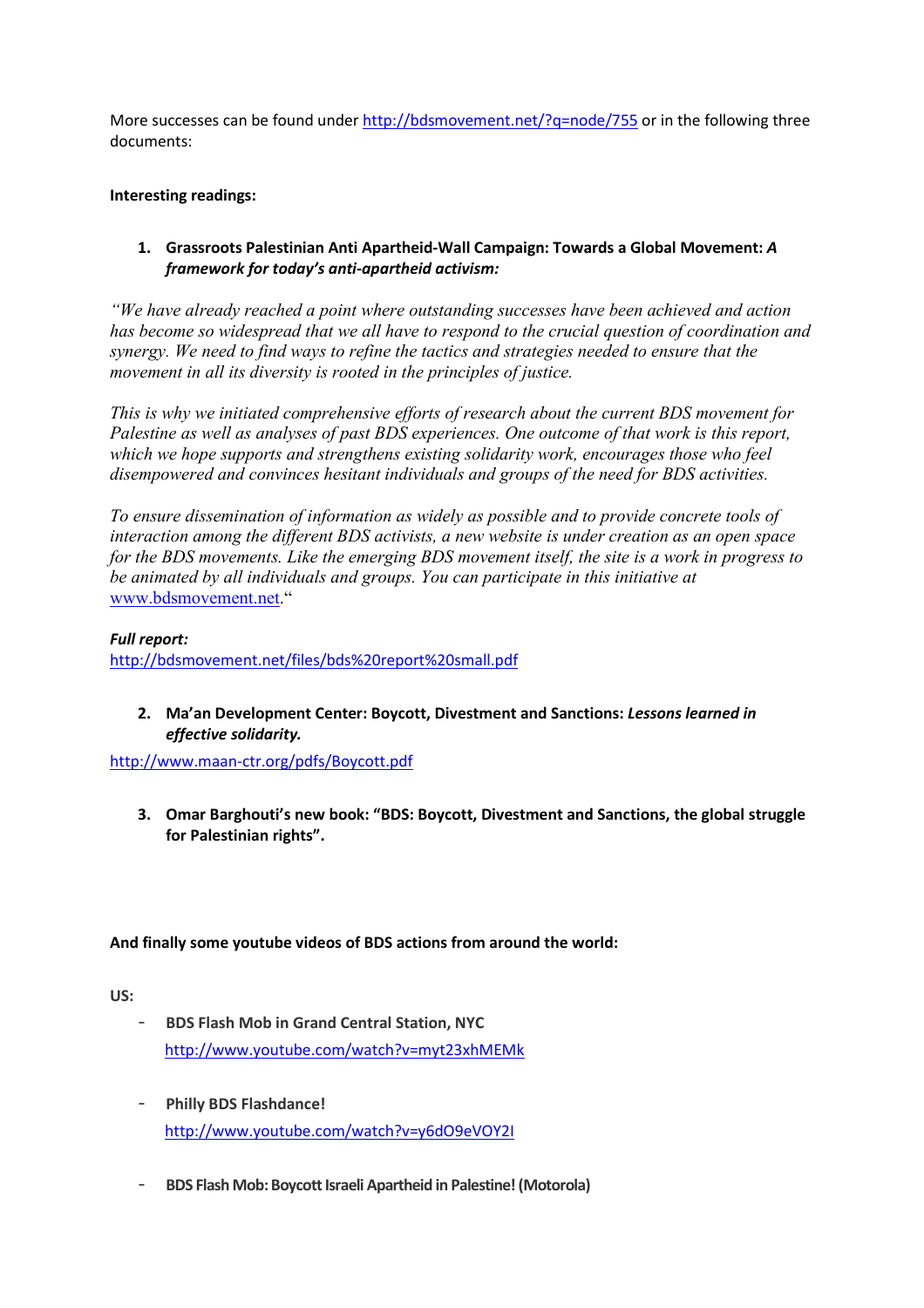http://www.youtube.com/watch?v=PVqFqXJh3oQ&feature=related

- **Boycott Israeli Products, BDS Day Of Action 2010 (Ahava)**  http://www.youtube.com/watch?v=RW6tWZ6N0f4&feature=related
- **2010 International BDS Day against Israel, Washington, DC (Ahava)**  http://www.youtube.com/watch?v=uRMEIlMFYiY
- **Boycott Aroma cafe**  http://www.youtube.com/watch?v=LEdJalW7IAw&feature=related
- Boycott Israel!!! Students Protest IDF Soldiers Campus Visit http://www.youtube.com/watch?v=cf4j2BEJM7k&feature=related

## **Switzerland:**

- **BDS. Boycott Israel Soda-Club Coop Geneva, July 2010**  http://www.youtube.com/watch?v=03W7V5x3hgY&feature=related
- **BDS Actions Bern**  http://www.youtube.com/watch?v=zUPGE-puSC8
- Inauguration BDS Switzerland Bern February 5 2011 http://www.youtube.com/watch?v=825OK7hMuRw
- **Free Gaza in Bern**  http://www.youtube.com/watch?v=nixG7-K6EFw

## **Sweden:**

- **Inauguration of H&M apartheid store**  http://www.youtube.com/watch?v=3fHXA04eG-I&feature=related

# **Netherlands:**

- **Flashmob Boycott Israel (Utrecht, Netherlands)**  http://www.youtube.com/watch?v=lzMnzg9XEPE&feature=related

**UK:** 

- **London supermarket occupied in Israel boycott**  http://www.youtube.com/watch?v=tlQQbHrDO4s&feature=related